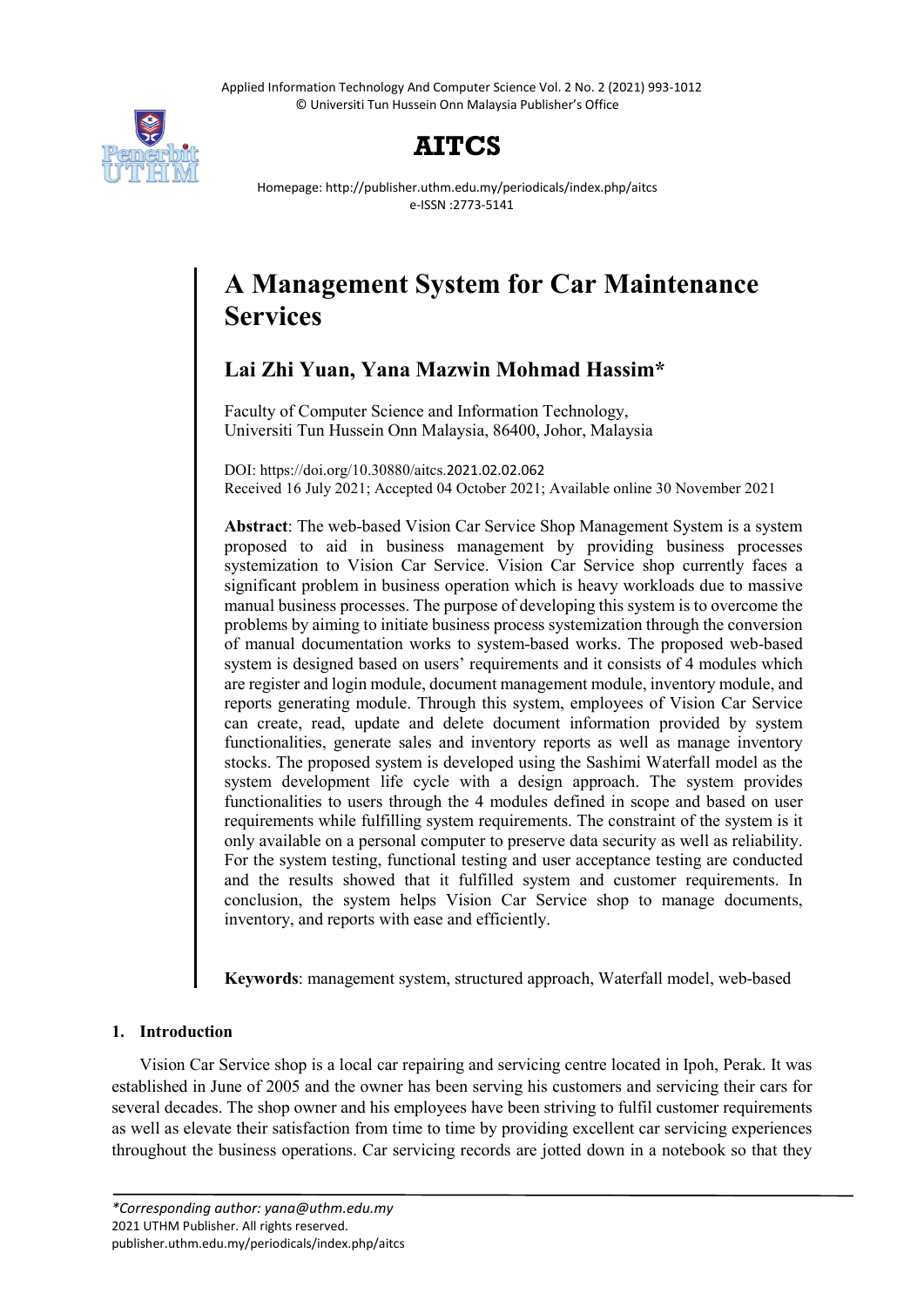can refer to it in the future on repair history. Other than that, paper works including receipts, invoices and other financial documents are documented in files and stored manually in the shop.

Consequently, the workload of employees has increased by leaps and bounds as a result of business expansions and an increasing number of customers. The documentation and stocktaking works which are handled manually by either the business owner or employees since the start of business are becoming an additional burden due to the heavy workloads on car servicing and repairing. Not only that, both the owners and his employees have to handle the financial documents before the end of each month to compile them into a business monthly financial report which is then used for taxes and audit-related tasks.

Therefore, a Vision Car Service Shop Management System is proposed and developed to overcome these issues by systemizing several business operations to provide convenience and reducing workloads. This proposed system provides features to manage the documents within the system by reviewing and extracting any data as well as information with ease. Moreover, this proposed system will be able to keep tracking of certain important records as well as stock quantity from time to time. Other than that, it also able to generate monthly reports based on users' requirement of data to aid in smoothening other financial processes.

Besides that, this proposed system should allow users to create, read, update and delete any data and information that is inserted and stored within it. Next, it should allow users to register user accounts and able to log into the system to perform their tasks through the proposed system. Furthermore, this proposed system should be able to update the inventory automatically whenever invoices and receipts are created within the system so that owners can keep track of stock quantity left. Last but not least, the proposed system should be able to generate a monthly business report regarding invoices and net incomes.

Generally, the first section of this paper describes the business problems faced by the owner and employees Vision Car Service shop and general descriptions of the system proposed to overcome the issues. In section 2, the domain study and comparison between system prototype and existing related system are described. In section 3, the methodology and system development life cycle of the system are described in detail. In section 4, the logical and physical design, interface design and test case design of the system are presented and described in detail. In section 5, the advantages, limitations and future improvements of the system are listed as the conclusion of system development.

#### **2. Literature Review**

Car service is a type of health check with routine maintenance for vehicles by examining their physical condition and it is usually performed by a mechanic or automotive technicians as it requires plenty of system and component checks, adjustments and parts replacement.

Car service shop management system is an enhanced version of the management system that is developed based on the combination of a web-based system, document management system and inventory system. Generally, a management system enables an organization to manage the interrelated parts of the business to achieve business targets and objectives such as business process systemization, automation and operational efficiency. In short, the integration between web-based technologies, document management system and inventory system pose a more complete and hybrid organization management system that produce a better quality of services and extra functionalities.

#### 2.1 Web-based system

According to A.S. Gillis [1], a web-based system is a system that required both hardware devices and an Internet connection to access the system. Other than that, A.S. Gillis [1] also mentioned that the web-based system is an application that is accessed via the Hypertext Transfer Protocol (HTTP) and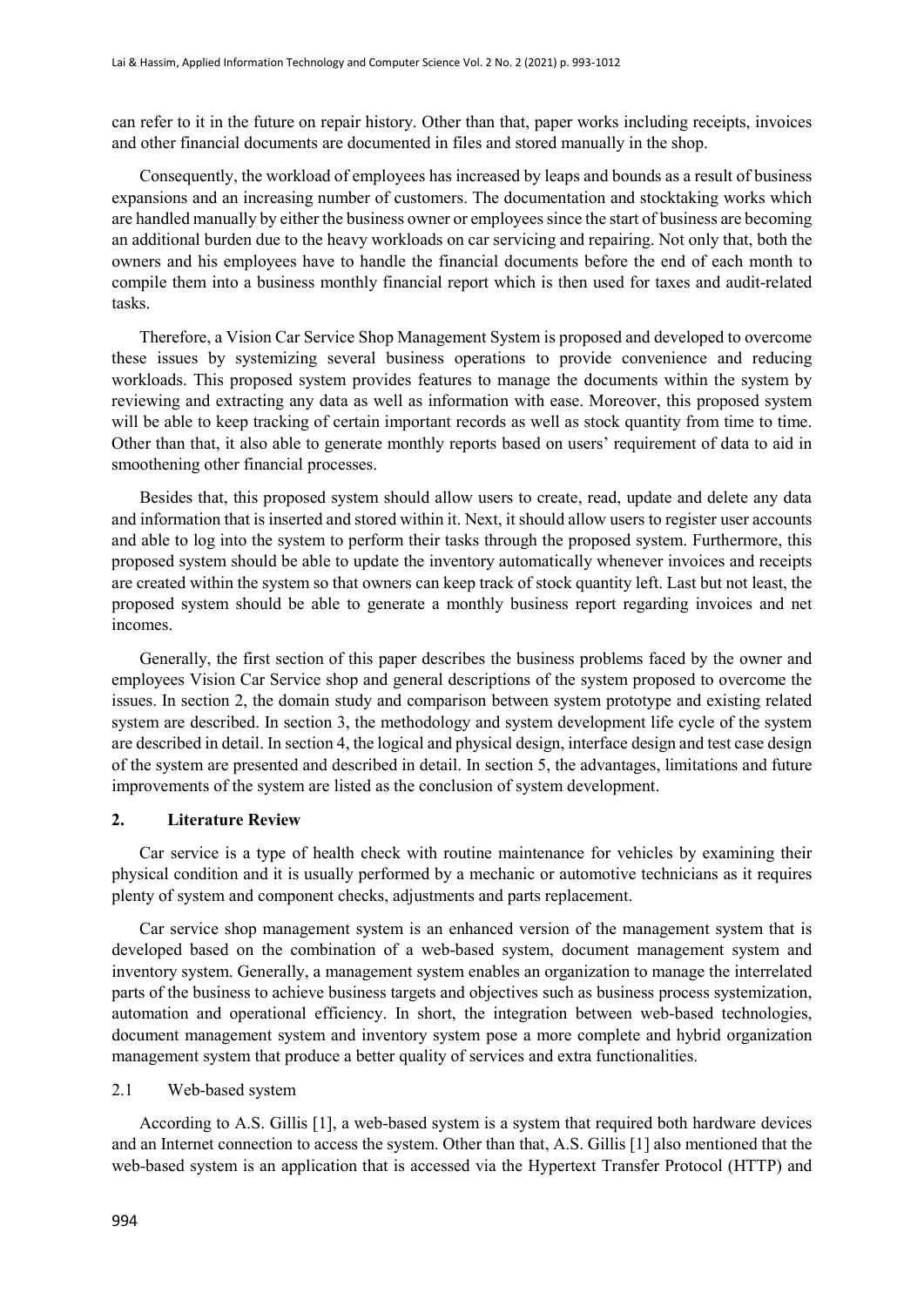the term web-based is usually used to describe applications that run in a web browser. According to D. Tony Liu and X. William Xu [2], adoption of web-based technologies in data management system provides advantages in terms of user-friendliness, accessibility, applicability, and constructive linking to stakeholders.

S. Angela [3] stated that Web-based architecture defines the interaction between applications, web browsers, databases and servers to ensure multiple applications can work together. Web-based architecture is vital for the web-based systems as it supports future growth in terms of interoperability, system reliability and quality requirements. According to Peng et al. [4], the architecture of a web-based system consists of 3 layers which are user interface, application logic or system and database. In the user interface layer, a browser-based platform with a graphic user interface is developed through PHP Hypertext Preprocessor (PHP), HyperText Markup Language (HTML) and Cascading Style Sheets (CSS) to present desired contents and an attractive web interface for interaction with users. In the application logic layer, queries are implemented to manage input as well as output between users and the database whereas the database layer is the data storage that is used to store images, files and data.

Banga S. [5] mentioned that the components included in web-based architecture are separated into two categories as well – user interface app components and structural components. User interface app components are a reference to the web pages that have a role that is related to the display, settings and configurations. Banga S. [5] also stated that the structural components in web application refer to the functionality of the web application that allows user interactions, application control and database storage which includes the web browser, web application server and database server.

Web-based system provides plenty of advantages to both system users and developers and one of it is lower development costs compare to other systems. According to R. Thomas [6], this is due to a webbased system or application is a responsive web application that runs in a web browser and can be used across multi-device types. Furthermore, Kulkarni M. [7] commented that accessibility is another advantage possessed by web-based systems as it is accessible by thr user whenever internet connection and web browser are available.

#### 2.2 Document management system

A document management system (DMS) is a system that is used to store, manage and keep track of electronic documents. According to Mary and Usha S. [8], a document management system acts as the centralized storage of organizations' information by providing access control as well as organizing documents workflow. Other than that, Besides, Mary M. Bendik. [9] argued that accessing information through computer networks has become even more significant due to the continuous growth of digital documents and it has turned into a fundamental requirement for an organization to be able to survive in the competitive market.

According to Konishi K.[10], the architecture of DMS consists of two important structures which are DMS core, e-archive and graphic user interface (GUI). Generally, GUI will be presented to system users and the interaction and connection between them are developed using PHP and JavaScript while visualisation is accomplished using HTML and CSS.

Chris P. [11] stated that one of the advantages of implementing DMS is reduced storage space of organizations as document management system served as a central repository for important documents that allows users to access, view, change and share them with others. Other than that, Cory P. [12] mentioned that the implementation of DMS can aid in reducing business costs as the cost of documents storage, filing and printing can be minimalized when documents can be inserted and saved in DMS.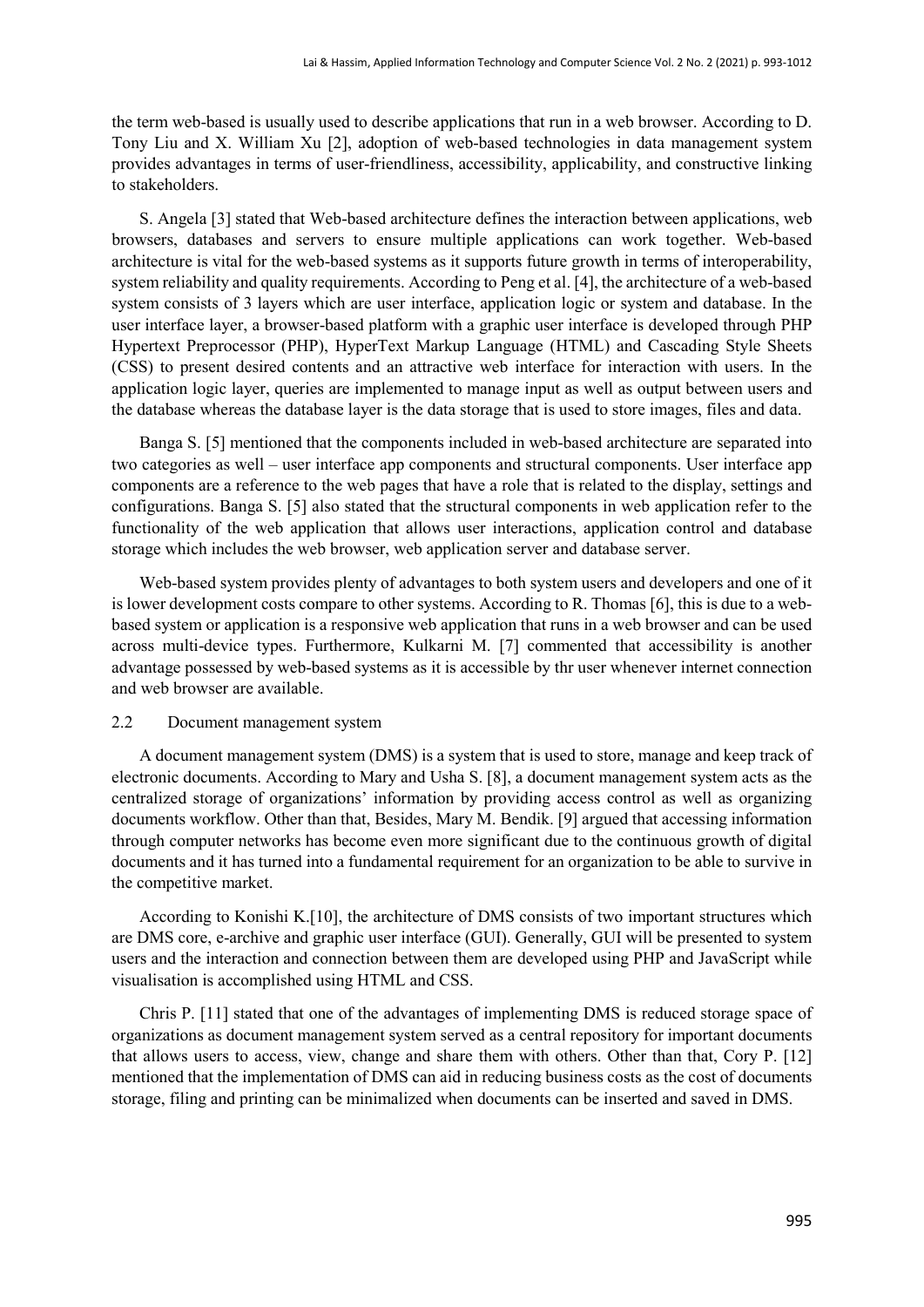#### 2.3 Inventory management system

An inventory management system (IMS) is a system that is adopted to perform monitoring and tracking of stocked products to oversee the items flow and maintain inventory utilization. Anas M. Atieh et al. [13] explained that an inventory management system aimed to lower operational costs by providing efficiency and automated inventory management process that produce dependable reports and accurate results in comparison with the manual processes.

According to Arsan et al. [14], the architecture of IMS consists of elements like a user, database, report printing and analysis. Arsan et al. stated that the interface and design of IMS allow users to manage and manipulate data and information related to items and stocks in inventory. Abby J. [15] said that one of the advantages provided by IMS is cost-savings as the automation of stock checking processes can eliminate the manual way of inventory management that requires huge costs and efforts from a human. Furthermore, Laura [16] mentioned that the IMS can enhance productivity in operations as analytics and reports generated through IMS enable users to manage item information, checking out expiry dates and perceive the quantity of items.

#### 2.4 Study of Odoo Car Care Enterprise Resource Planning System

Odoo Car Service Management System is a vehicle service system or auto garage management system that is developed by Odoo Techno [17] to ensure service quality to customers and also ensure enhanced reporting and workflow system. This system is a service-sales focused Enterprise Resource Planning (ERP) which involves stakeholders such as clients, vendors, products, vehicles and users. The objective of this system is to create a stronger relationships with customers, deliver a high level of service and support, eventually improving organizational sales.

This management system provides features to discuss, sales, purchases, inventory, accounting, employees, fleet, apps and settings. Generally, the discuss feature allows system users to share data with other users or groups whereas the sales feature contains functionality like manage customers, products, quotations, service orders, job cards, stock product sales and sales configuration. The purchase feature allows users to manage requests for quotes, vendors, purchase orders and receipts. For inventory feature, it allows users to manage stock, stock adjustments, stock reports and stock movements. The accounting feature allows users to manage customer invoices, vendor bills, payments and history as well as generate accounts reports.

#### 2.5 Study of Elva Vehicle Service Management System

Elva vehicle service management system is a data management system developed by Elva DMS [18] that aimed to provide vehicle repair business functions and allows users to manage the entire organization through it. Lists of features provided by this system include financial management, inventory management, service management, multi-inventory management and other automotive business management.

In the financial management module, users can acquire an overview of all fixed assets and provide correct periodic depreciation. This module also allows users to manage insurance policies and maintenance costs related to fixed assets, postfixed asset transactions and generate varying statistics as well as reports.

Inventory management modules consist of sub-modules like spare part replenishment, warehouse management and multi-location stock management. Spare part replenishment allows users to acquire a basic overview of inventory levels and expected supplies over time to aid in providing accurate delivery dates for multiple items. Besides, warehouse management offers assistance with the administration of workflow-based internal, inbound and outbound warehouse activities to users. Multi-location stock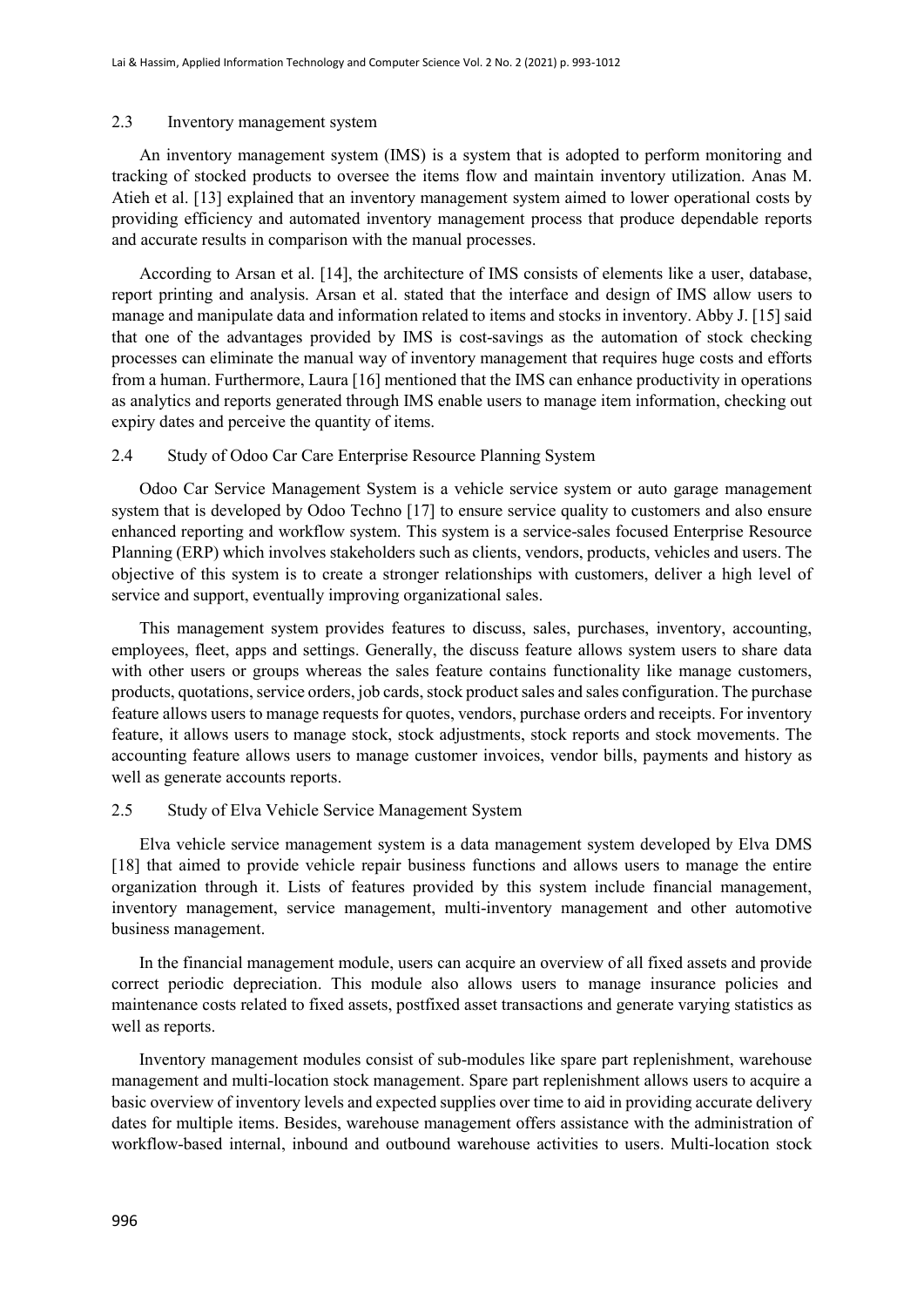management allows users to manage multiple inventories and physical or virtual placements of items using one database in all locations.

#### 2.6 Study of DreamzTech Car Servicing Workshop System

DreamzTech Car Servicing Workshop System is a system that has been developed by DreamzTech Solutions [19] to enable efficient management by companies on all of the information related to car servicing, car booking, car repairing, and others. This system aimed to provide car servicing workshop system automation solutions that helps the organizations' customers to go through a smooth experience while visiting car servicing workshops. Integration of Customer Relationship Management System (CRM), Point of Sale (POS) system and inventory system are available as well to solve company's business problems and improve customer experience.

DreamzTech Car Servicing Workshop System consists of several modules and provides feature like car service management. It allows users to manage car information easily using POS web admin and users can also manage car services information of workshop. Users can also manage customer info and related car information through this system by inserting and searching their personal whereas customers can perform online booking afterward. Other than that, employees can select the products to the bill, alter the price of items, providing discounts and produce the final bill. Payment and billing modules also allow users to select payment methods like cash, credit card and vouchers or points. Then, invoices will be generated for customers. Users can view their service history and detailed information through this system. This system can also generate a service history report and car information report so that users can view car health details.

#### 2.7 Comparison with the Existing Systems

In comparison between the functionalities provided by Vision Car Service Shop Management System and the three related existing systems, the proposed system generally provides every feature available and it also provides an extra feature which is updating the inventory levels automatically when receipts and invoices are created.

#### **3. Methodology**

The waterfall model is widely adopted in project development due to its sequential process of software development that produces stable and constant progress from one stage to the other. The phases in the Waterfall model go downwards through requirement analysis, design, coding, testing and maintenance. According to Peterson K. et al. [20], the waterfall model is usually adopted in a small or middle-sized project as it provides outstanding quality control as it prioritizes detailed project planning and massive project documentations. Hence, P. Matkovic [21] stated that the ideas of slicing sashimi have been implemented into the waterfall model to allow overlapping of phases and continuous communication between phases throughout the system development life cycle which indicates the phases only end when the system had been successfully developed while fulfilling system requirements.

System development lifecycle adopted in developing Vision Car Service management system which is Sashimi model start with software concept phase. In this phase, preliminary analysis on company background and requirements gathering is carried out to identify detailed information related to the target company and define primary business problems through observations. Other than that, business rules and business requirements are acquired through interview sessions with business owners. User stories and scenarios are recorded to produce a high-level definition of requirements based on comments and communication with business owners to collect data for generation software requirement specification documents that consist of problem definition, problem statement, objectives and project scopes in next phase. Project scheduling is then carried out so that the workflow of the project is determined as well as smoothly. Hence, deliverables are accomplished before the expected timeline and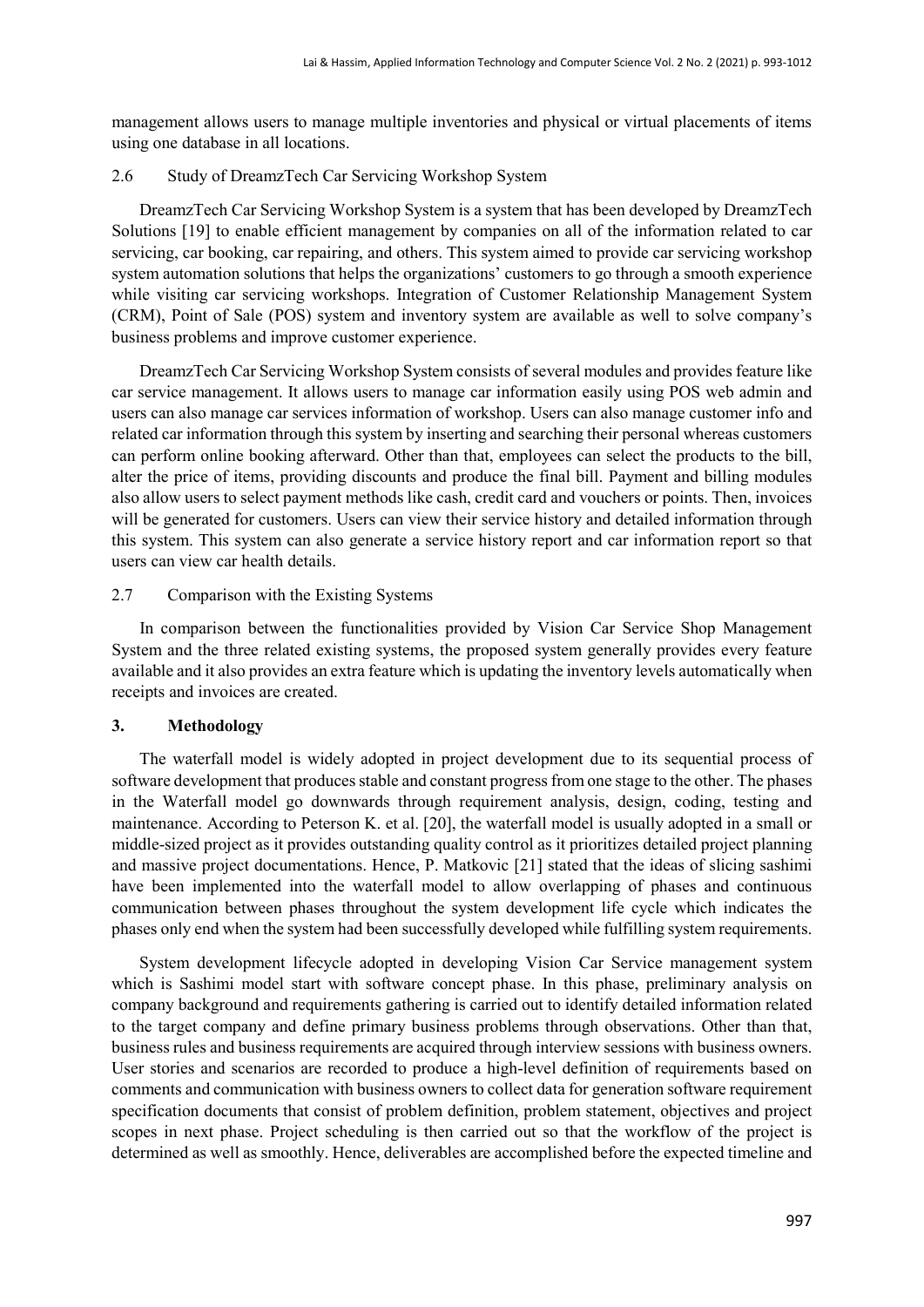more accurately, on time. In this phase, system conceptual design and Gantt chart are the final deliverable.

For the requirement analysis phase, the system conceptual design is revised again and corrections are performed so that the user stories and scenarios collected previously are further analysed to produce a requirement list which consists of functional and non-functional requirements that highlight the system requirements.

In the architectural design phase, problem definition and business models include AS-IS and TO-BE models are defined and constructed to demonstrate the overall business problems encountered and improvements that can be made in business operations. Not only that, software and hardware requirements for project development and documentation are determined as well. After that, a suitable approach and system constraints were determined to highlight issues and tasks that should be considered well. Next, a flow chart regarding business processes and workflows is constructed, refined and normalized to show the general architectural design of a functioning system. In this phase, the requirements traceability matrix and system logical designs are the final deliverables.

For the detailed design phase, the user interface of each module is designed by constructing the wireframe diagrams to present a general idea of the system interface. The main functions and features provided by the system as well as data management flow are demonstrated through these diagrams as deliverables for this phase. All the system designs and diagrams will be constructed using hardware and software mentioned previously so that they are suitable for future implementation.

For the coding and debugging phase, the system physical design created previously was implemented as coding using programming knowledge to produce a fully functioning system that fulfils the list of requirements. Specific software and database server were applied to integrate the code and store data collected in the system as well. Unit testing on specific modules was carried out so that the syntax errors of the system are reduced and the modules work smoothly during system integration. In this phase, a fully functioning system prototype is the final deliverable.

The last phase is the system testing phase which test cases are listed and produced based on system functions to carry out unit testing again so that the system has minimum defects. Every part of codes based on system architecture was tested to assure minimum bugs and errors. Next, an user acceptance test which involves client testing on the system prototype is carried out to ensure all system requirements are met and feedbacks were collected to improve the system.



**Figure 1: Sashimi Waterfall model with overlapping phases proposed by Matkovic, Predrag & Tumbas, Pere. [21]**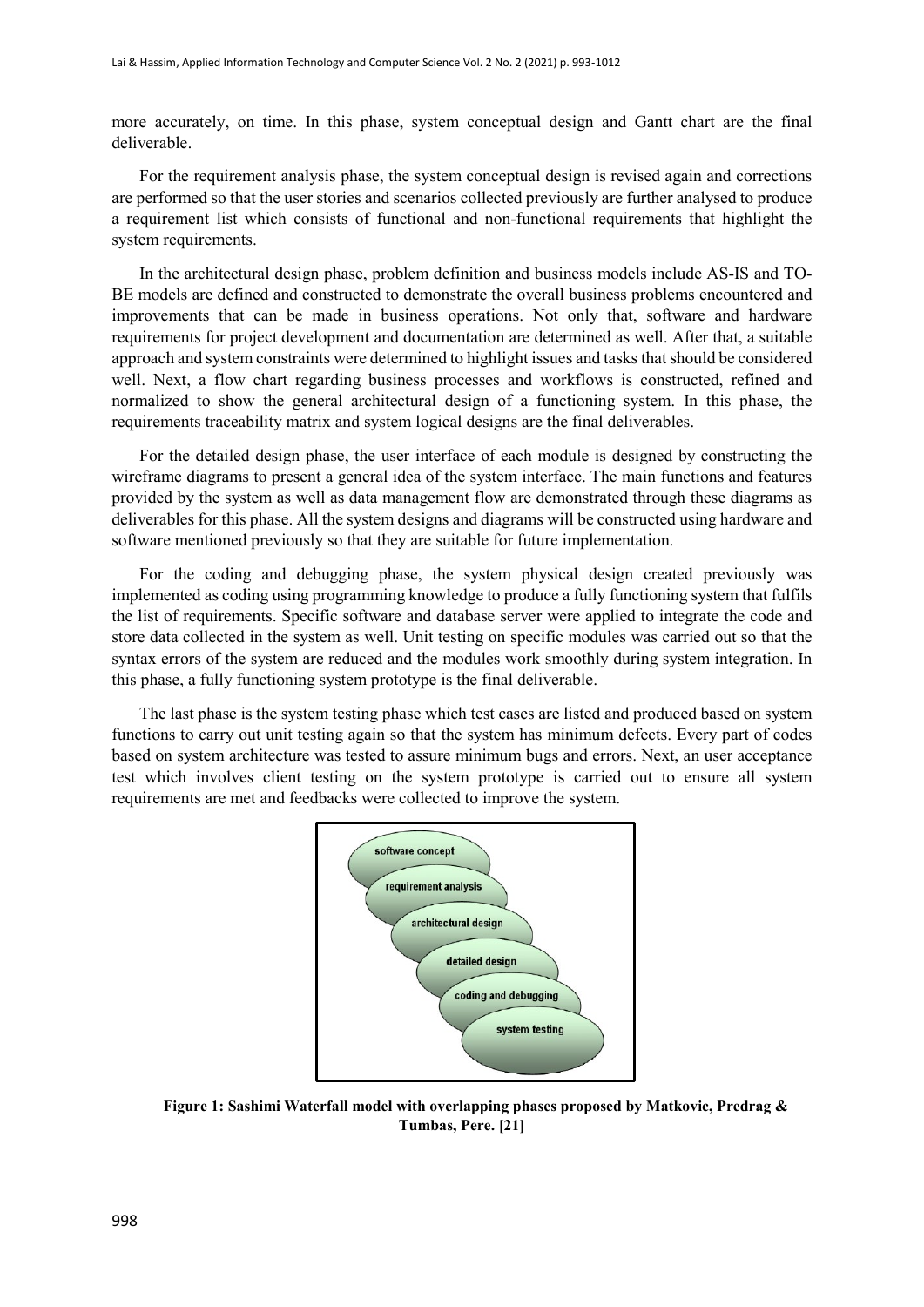#### 3.1 Software Requirements Specification

Software and its functionality required to develop the system are as below:

- Atom, as code editor to develop the system
- Microsoft Project, as tools to prepare the Gantt Chart
- Microsoft Visio, as tools to prepare the logical design of system architecture
- XAMPP, as a cross-platform web server for system
- MySQL, to design and develop database server
- 3.2 Hardware Requirements Specification

Hardware and its functionality required to develop the system are as below:

- Central Processing Unit (CPU) with Intel Core i5-8250
- Random Access Memory (RAM) with 4 Gigabyte
- Hard drive storage with 1000 Gigabyte

#### **4. Analysis and Design**

The functionalities of the Vision Car Service shop management system are determined based on system requirements as well as user stories elicited through interviews and it is documented as a list of user requirements which is a high-level abstract statement. Functional requirements which describe what must be done by the system and non-functional requirements that describe the quality of services provided by the system are defined to demonstrate system behaviours. Casey et al. [22] stated that the structured approach that is applied in system development aid in breaking down the large complex into smaller but manageable modules through structured techniques includes process modelling, data modelling and business modelling to determine system architecture. Casey et al. [22] also mentioned that structured diagrams like context diagram are used to establish system context and system boundaries of system, data flow diagram is used to provide a graphical representation of information and data flows between processes and entity relationship diagram is used to illustrates the relationship between multiple data stores or entities in the system.

#### 4.1 System Requirement

System requirement consists of functional requirements which describe the features or functions that will be provided by the system and non-functional requirements that illustrate the system attributes as well as the quality of services of the system. According to Alan. F. et al. [23], System requirements are all of the requirements at the system level that describe the functions which the system as a whole should fulfil to satisfy the stakeholder requirements and expectations. Table 1 shows the functional requirements provided by Vision Car Service Management System.

| No | Modules             | <b>Functionalities</b>                                                                                                                                                                                                                                                                                                                                                                                                                                                                                                          |
|----|---------------------|---------------------------------------------------------------------------------------------------------------------------------------------------------------------------------------------------------------------------------------------------------------------------------------------------------------------------------------------------------------------------------------------------------------------------------------------------------------------------------------------------------------------------------|
|    | Register and Log in | The system should only allow admin to register a new<br>$\bullet$<br>user account.<br>The system should allow admin to log into the<br>$\bullet$<br>account using Username and password.<br>The system should allow employees to log into their<br>$\bullet$<br>account using Username and password.<br>The system should display an alert message when<br>$\bullet$<br>there is invalid input.<br>The system should redirect users to the main page of<br>$\bullet$<br>the system after logging into the account successfully. |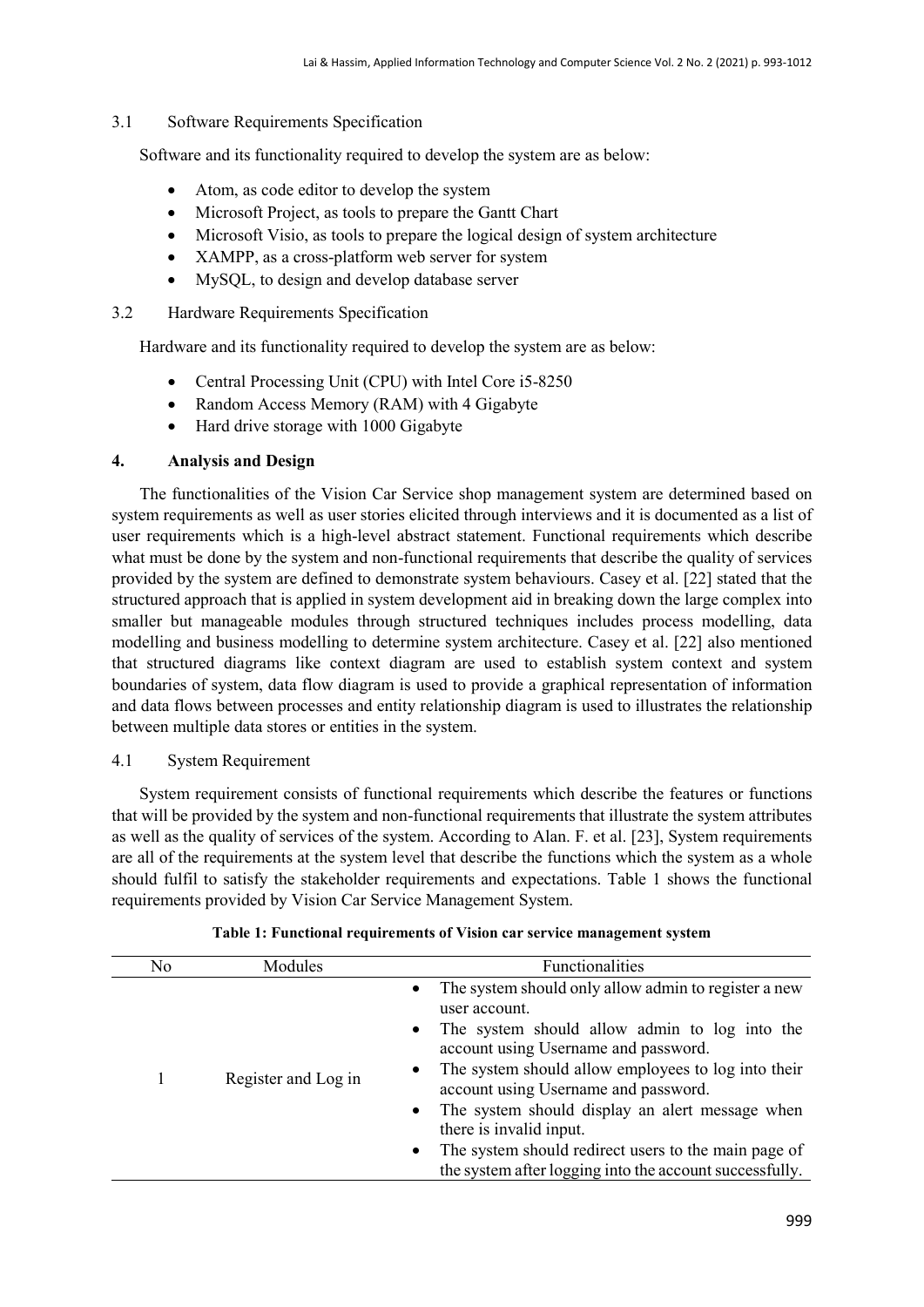| No             | Functionalities<br>Modules |                                                                                                                                                                                                                                                                                                                                                                                                                                                                                            |  |  |  |
|----------------|----------------------------|--------------------------------------------------------------------------------------------------------------------------------------------------------------------------------------------------------------------------------------------------------------------------------------------------------------------------------------------------------------------------------------------------------------------------------------------------------------------------------------------|--|--|--|
| 1              | Register and Log in        | The system should only allow admin to register a new<br>$\bullet$<br>user account.<br>The system should allow admin to log into the<br>٠<br>account using Username and password.<br>The system should allow employees to log into their<br>٠<br>account using Username and password.<br>The system should display an alert message when<br>٠<br>there is invalid input.<br>The system should redirect users to the main page of<br>the system after logging into the account successfully. |  |  |  |
| $\overline{2}$ | Document<br>management     | The system should display options that include<br>vehicle servicing records, purchase orders, invoices<br>and receipts on the main interface.<br>The system should allow employees to create, view,<br>٠<br>update and delete any documents.<br>The system should display documents detail.<br>٠<br>The system should allow employees to print the<br>documents.                                                                                                                           |  |  |  |
| 3              | Report generating          | The system should display a report generating<br>٠<br>module on the main interface.<br>The system should display various reports that are<br>٠<br>available in this module.<br>The system should allow users to choose which kind<br>of report to be generated.<br>The system should display report details.<br>٠<br>The system should allow employees to print the sales<br>reports.                                                                                                      |  |  |  |
| 4              | Inventory                  | The system should display the inventory module on<br>the main page.<br>The system should display items information and<br>current stock quantity in the warehouse.<br>The system should allow employees to create, view,<br>update and delete inventory stocks or items.<br>The<br>system<br>should<br>update<br>stock<br>quantity<br>$\bullet$<br>automatically when receipts of customers and<br>invoices from suppliers are created.                                                    |  |  |  |

#### **Table 1: continue**

Non-functional requirements specify how the system should do, perform a certain function and behave to external environments [23]. Non-functional requirements define system behaviour, quality of services, features and general characteristics that affect the user experience. In other words, nonfunctional requirements cover all the remaining requirements which are not covered by the functional requirements and it specify criteria that judge the system operation instead of specific behaviours which is mentioned in functional requirements. Table 2 describes the non-functional requirements of Vision Car Service Management System.

L,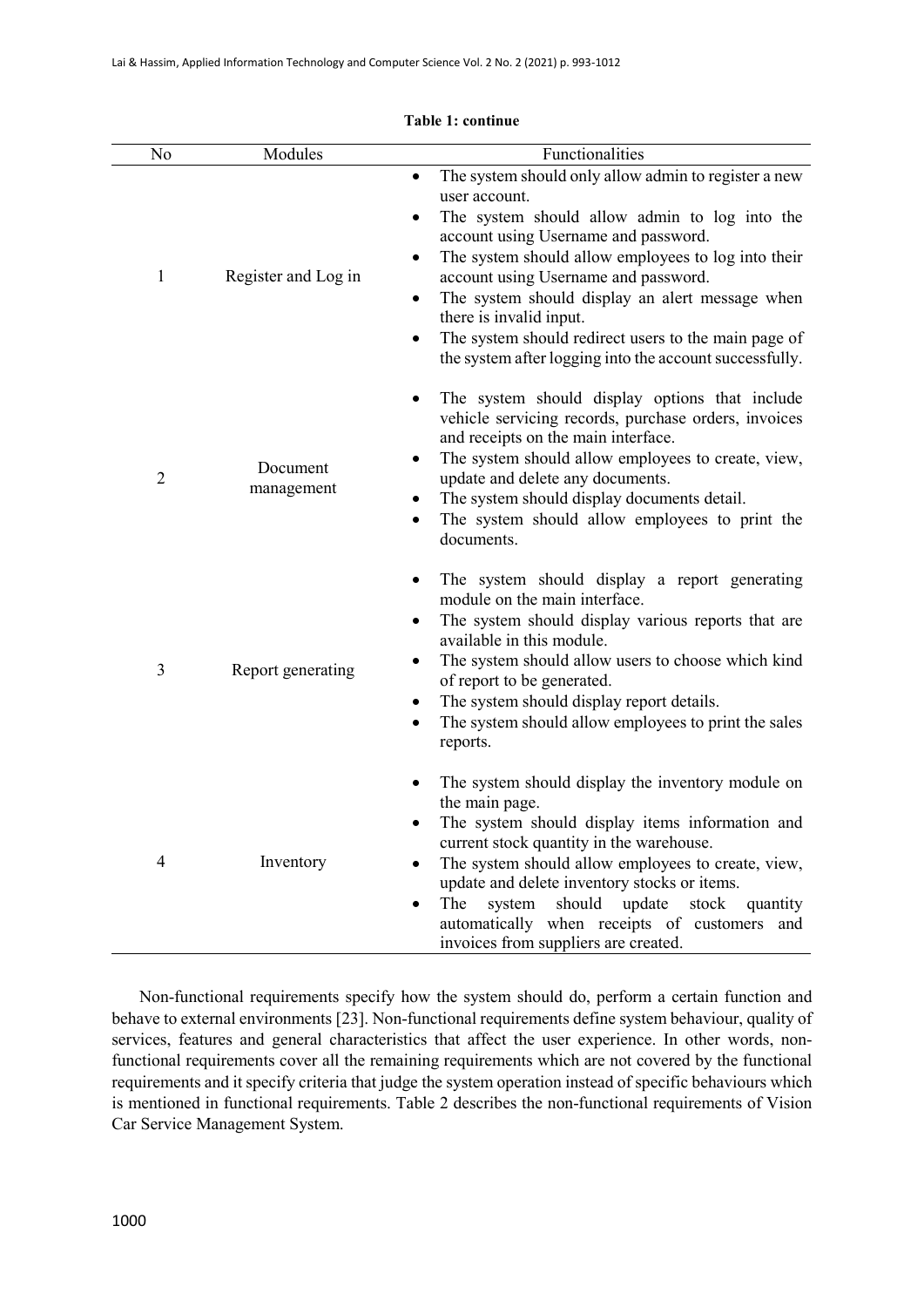| No. | Modules     | Functionalities                                                                                                                                                                                                        |  |  |  |
|-----|-------------|------------------------------------------------------------------------------------------------------------------------------------------------------------------------------------------------------------------------|--|--|--|
| 1   | Performance | The response time of the system should be less than 1<br>٠<br>second.<br>The system should be able to be accessed by users<br>٠<br>anytime.                                                                            |  |  |  |
| 2   | Security    | Passwords shall never be viewable at the point of<br>٠<br>entry or during log-in.<br>Users can only access the system through registered<br>٠<br>account using ID and verified password.                               |  |  |  |
| 3   | Usability   | The system shall be easy to use, easy to navigate and<br>٠<br>no training session is required.<br>The system shall use easy and understandable<br>٠<br>vocabulary in English.                                          |  |  |  |
| 4   | Scalability | The system shall be scalable to support the unlimited<br>$\bullet$<br>growth of businesses and the number of documents.<br>The system shall be scalable to support the unlimited<br>٠<br>number of reports generation. |  |  |  |

#### **Table 2: Non-functional requirements of Vision car service management system**

## 4.2 User Requirement

User requirements generally describe what the user expects from the proposed system and how the system will behave to meet business needs by providing certain functionalities and features [24]. User requirement is determined based on agreement and understanding between stakeholders and developers through interview sessions and observations to produce desired prototype system that can overcome business problems. Table 3 shows the list of user requirements elicited for system development.

| No.            | User requirements                                                                    |  |  |  |
|----------------|--------------------------------------------------------------------------------------|--|--|--|
| 1              | All users should be able to log into the system using an ID and password.            |  |  |  |
| $\overline{2}$ | Employees should be able to insert purchase orders, receipts and invoices details.   |  |  |  |
| 3              | Employees should be able to update purchase orders, receipts and invoices details.   |  |  |  |
| 4              | Employees should be able to view purchase orders, receipts and invoices details.     |  |  |  |
| 5              | Employees should be able to delete purchase orders, receipts and invoices details.   |  |  |  |
| 6              | Employees should be able to print purchase orders, receipts and invoices.            |  |  |  |
| 7              | Employees should be able to view vehicle servicing records.                          |  |  |  |
| 8              | Employees should be able to update vehicle servicing records.                        |  |  |  |
| 9              | Employees should be able to search vehicles using car plate numbers.                 |  |  |  |
| 10             | Employees should be able to print sales reports                                      |  |  |  |
| 11             | Employees should be able to view inventory stock and current stock quantity.         |  |  |  |
| 12             | Employees should be able to view and update inventory stock details and information. |  |  |  |
| 13             | Employees should be able to print inventory reports.                                 |  |  |  |

#### **Table 3: User requirements for Vision car service shop management system**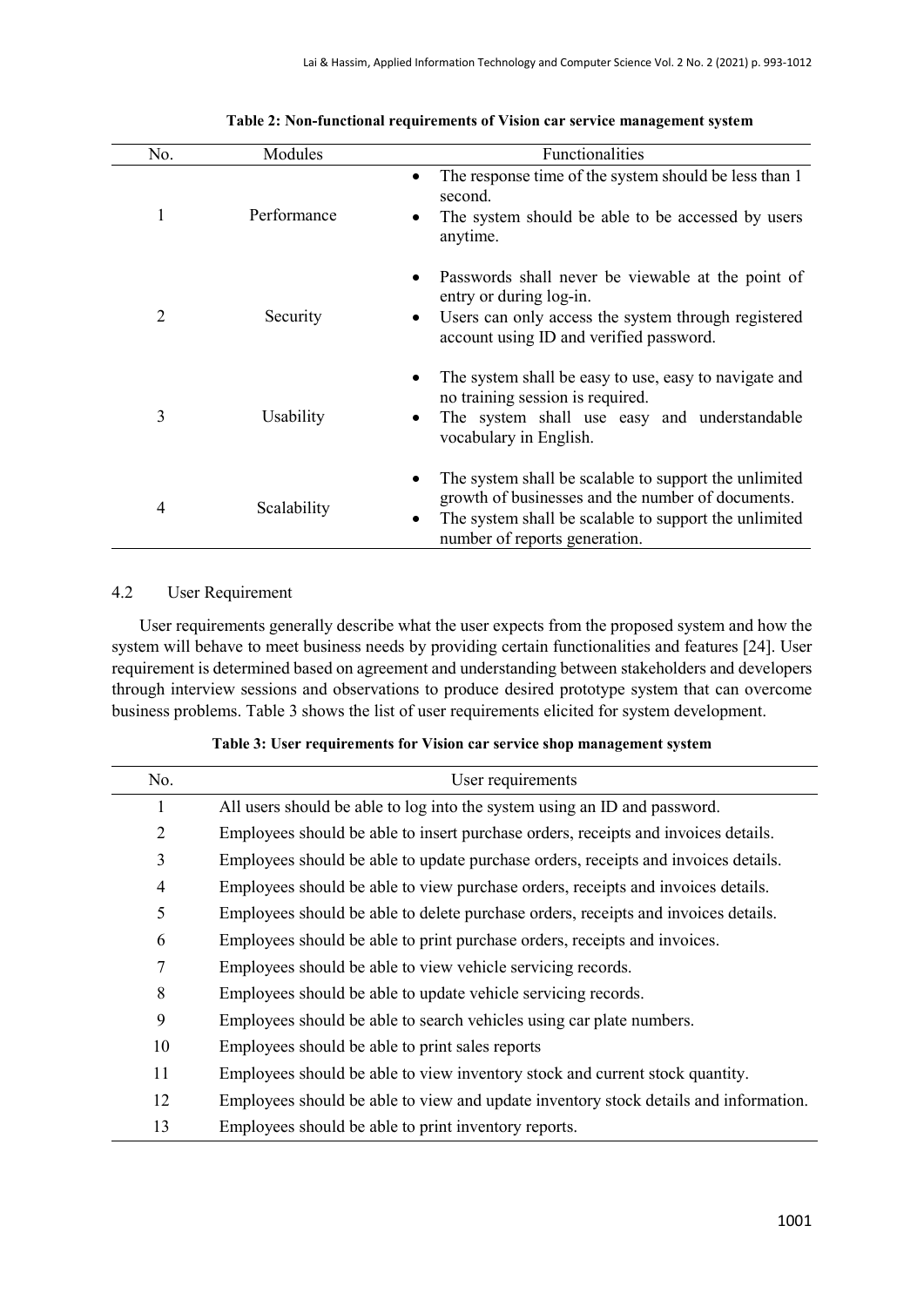#### 4.3 Context Diagram

A context diagram aids in understanding the entire system by presenting the overview of the system and it contains elements like entities or stakeholders that interact with the system, data flows and the proposed system which is located right in the middle of the diagram [25]. Context diagram starts with mentioning major processes with little details then goes on to give more details of the processes using the top-down approach. Figure 2 shows the Context Diagram of Vision Car Service Management System.



**Figure 2: Context diagram of Vision car service shop management system**

### 4.4 Data Flow Diagram

A data flow diagram describes the requirements or features of the system in a graphical form by showing the data flow between entities, various functions and data store to specify how the current system is implemented [26]. The process model of Vision car service shop management system consists of 6 main functionalities which include register account, manage account, manage documents, manage report, manage inventory stock and manage vehicle servicing record, 2 entities that are admin and employee as well as 8 data stores. The data flow diagram of Vision Car Service Management System is presented in Appendix A.

#### 4.5 Entity Relationship Diagram

An entity relationship diagram is known as a graphical representation of data requirements for the system database and it is the highest level of abstraction for the data model [27]. It presents the data store within the system using diagrams and symbols to show the relationship and communication between the datastore. Appendix B shows the entity relationship diagram of Vision Car Service Shop Management System.

#### 4.6 Swim Lane Diagram

A swim lane diagram is constructed in order to show how a process flows from beginning to end as each step is broken down in detail to determine what needs to be done, who is involved, how the process will be accomplished and what is the output of the process [28]. In short, it aids in highlighting waste, redundancy and inefficiency in a process. The swim lane diagram of document management process is demonstrated in Appendix C.

### 4.7 Data Dictionary

Data dictionary consists metadata that is available in database or data store of the system and it contains the information such as what is in the database, the data type of attribute, where the database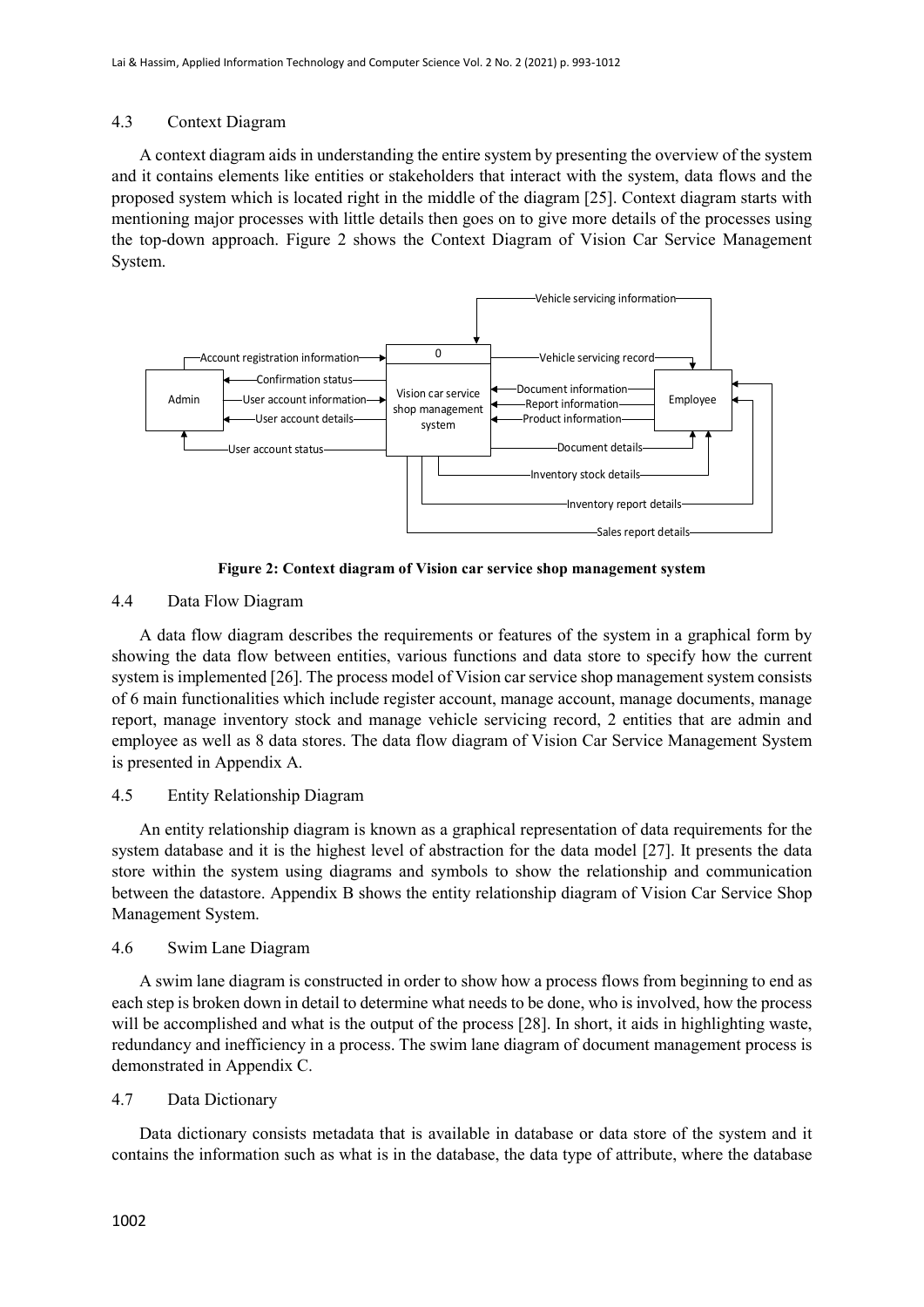physically stored is and the description of each data. The data dictionary of Vision Car Service Shop Management System is shown in Table 4.

| <b>Attribute Name</b>    | Data Type | Description                                               |  |  |
|--------------------------|-----------|-----------------------------------------------------------|--|--|
| User ID                  | Int       | User ID for employee                                      |  |  |
| User_Name                | Varchar   | User name is based on account registration name insert by |  |  |
|                          |           | admin                                                     |  |  |
| User Password            | Varchar   | Account password with combine numerical and alphabet      |  |  |
| User Role                | Varchar   | User role in system.                                      |  |  |
| Vehicle ID               | Int       | Vehicle ID for vehicle                                    |  |  |
| Vehicle Name             | Varchar   | Vehicle name of customers                                 |  |  |
| Vehicle Plate            | Varchar   | Plate number of vehicles                                  |  |  |
| Vehicle Comment          | Varchar   | Comment on service provided.                              |  |  |
| Purchase ID              | Varchar   | Purchase order ID for purchase order                      |  |  |
| Purchase Date            | Date      | Date of issuing purchase order                            |  |  |
| Purchase Comment         | Varchar   | Employee's comment on purchase order                      |  |  |
| Noti ID                  | Int       | Notification ID for notifications                         |  |  |
| Noti Date                | Date      | Date of notifications                                     |  |  |
| Noti Message             | Varchar   | Comments in notifications                                 |  |  |
| Noti Status              | Text      | Reading status of notifications                           |  |  |
| Rec ID                   | Int       | Receipt ID for receipt                                    |  |  |
| Rec Date                 | Date      | Date of issuing receipt to customer                       |  |  |
| Rec Total                | Float     | Total payment to be made by customer                      |  |  |
| Inv ID                   | Int       | Invoice ID for invoices                                   |  |  |
| Inv Date                 | Date      | Date of receiving invoices from supplier                  |  |  |
| Inv Supplier             | Varchar   | Name of supplier                                          |  |  |
| Inv Total                | Float     | Total payment to be made by Vision car service            |  |  |
| Stock ID                 | Int       | Stock ID for stocks                                       |  |  |
| Stock Name               | Varchar   | Name of stocks                                            |  |  |
| <b>Stock Price</b>       | Float     | Price of stocks                                           |  |  |
| <b>Stock Description</b> | Varchar   | Stock details and information                             |  |  |
| Stock Qty                | Int       | Current quantity of stocks                                |  |  |

**Table 4: Data dictionary of Vision car service shop management system**

#### 4.8 Interface Design

The user interface is the front-end application view to which the user interacts to use the system. The user interface design of each module in Vision Car Service shop is constructed to present an overview of how the system will interact with users to provide a rich user experience. The user interface design of this system is constructed using the wireframe diagram to demonstrate simple yet clear insight of the system. The interface designs of Vision Car Service Shop Management System are presented in Appendix D.

#### **5. Testing**

#### 5.1 Functional Testing

Test cases with test data, descriptions and expected results are developed to perform the functional test on the prototype system to ensure it fulfils system requirements. A list of test cases for the register and login account module is shown in Table 5.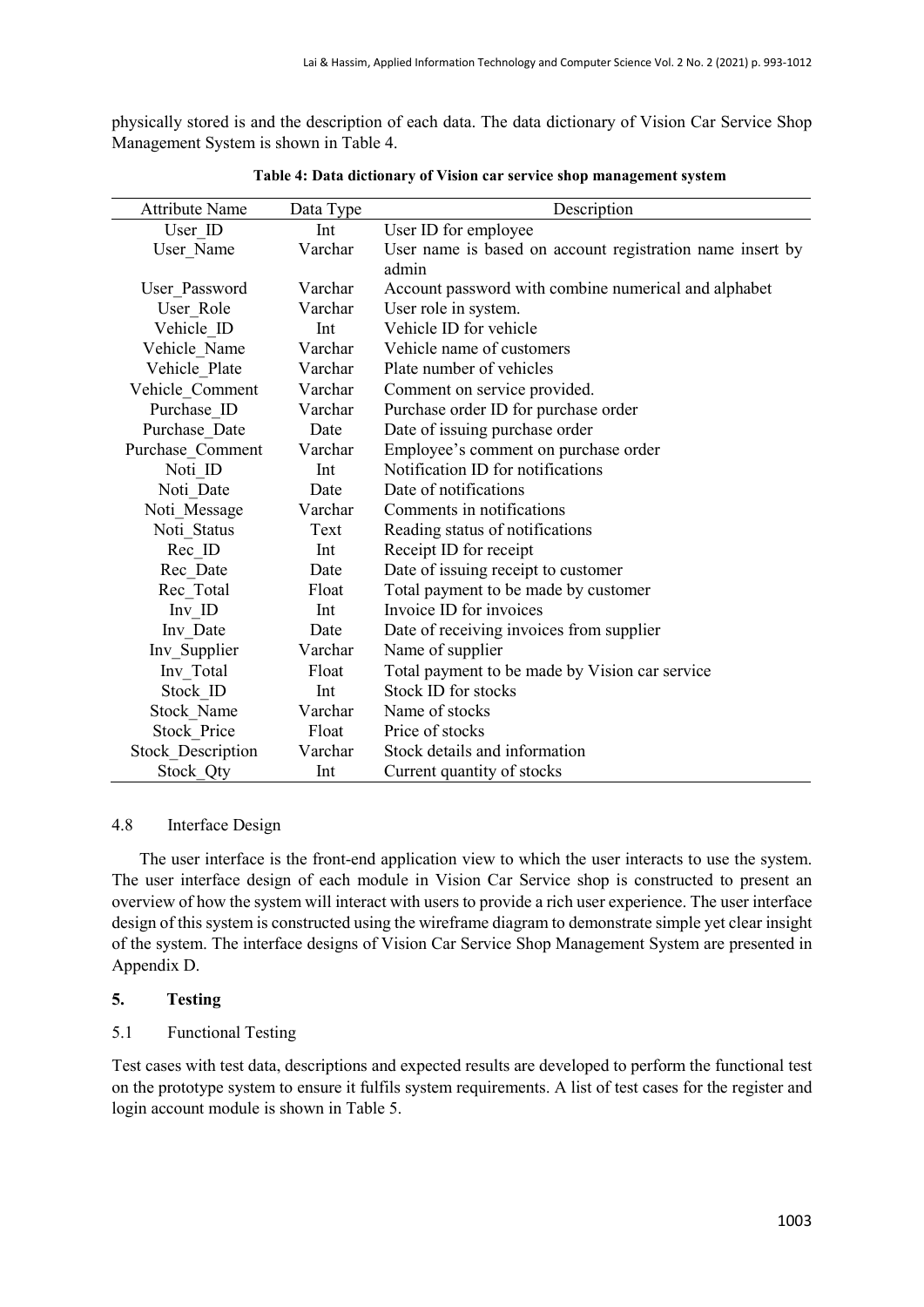| No. | <b>Test Cases</b> | Description                                                                          | <b>Expected Result</b>     |  |
|-----|-------------------|--------------------------------------------------------------------------------------|----------------------------|--|
| 1.  | TEST 100 001      | behavior<br>valid<br>when<br>Check<br>system                                         | User should be able to     |  |
|     |                   | username, password and confirm password                                              | register<br>new<br>account |  |
|     |                   | is entered.                                                                          | successfully.              |  |
| 2.  | TEST 100 002      | Check system behavior when valid username                                            | User should not be able to |  |
|     |                   | and invalid password is entered.                                                     | register new account.      |  |
| 3.  | TEST_100_003      | Check system behavior when invalid                                                   | User should not be able to |  |
|     |                   | username and valid password is entered.                                              | register new account.      |  |
| 4.  | TEST 100 004      | Check<br>system behavior<br>when<br>valid                                            | User should not be able to |  |
|     |                   | username, valid password<br>and invalid                                              | register new account.      |  |
|     |                   | confirm password is entered.                                                         |                            |  |
| 5.  | TEST 100 005      | system<br>Check<br>behavior<br>when<br>valid                                         | User should not be able to |  |
|     |                   | username, invalid password and invalid                                               | register new account.      |  |
|     |                   | confirm password is entered.                                                         |                            |  |
| 6.  | TEST 100 006      | Check system behavior when username is                                               | User should not be able to |  |
|     |                   | entered, password and confirm password is                                            | register new account.      |  |
| 7.  | TEST 100 007      | left blank, then Register button is entered.<br>Check system behavior when username, | User should not be able to |  |
|     |                   | password and confirm password is left blank,                                         | register new account.      |  |
|     |                   | then Register button is entered.                                                     |                            |  |
| 8.  | TEST 100 008      | Check system behavior when valid username                                            | User should be able to     |  |
|     |                   | and valid password is entered in login page.                                         | login to system.           |  |
| 9.  | TEST 100 009      | Check system behavior when invalid                                                   | User should not be able to |  |
|     |                   | username and valid password is entered in                                            | login to system.           |  |
|     |                   | login page.                                                                          |                            |  |
| 10. | TEST 100 010      | Check system behavior when valid username                                            | User should not be able to |  |
|     |                   | and invalid password is entered in login                                             | login to system.           |  |
|     |                   | page.                                                                                |                            |  |
| 11. | TEST_100_011      | Check system behavior when invalid                                                   | User should not be able to |  |
|     |                   | username and invalid password is entered in                                          | login to system.           |  |
|     |                   | login page.                                                                          |                            |  |
| 12. | TEST 100 012      | Check system behavior when username and                                              | User should not be able to |  |
|     |                   | password is left blank and login button is                                           | login to system.           |  |
|     |                   | entered in login page.                                                               |                            |  |

**Table 5: List of test cases for functional testing on Register and Login account module**

A total of 75 test cases have been established in the test plan and executed to verify and validate the system functionalities and behaviors. All of the expected results are similar to the actual results produced during functional testing. The testing result of 75 test cases is passed and none of the test cases failed. The functional testing result on Register Account and Login module is shown in Appendix E1 and the overall result of functional testing is presented in Appendix E2.

#### 5.2 User Acceptance Test

User acceptance test (UAT) is conducted by inviting employees of Vision Car Service to rate the prototype system based on performance and behaviors through a questionnaire. Comments and feedbacks are gathered to further improve the functionalities of the system. The questions proposed and the result of UAT regarding system performance rating are shown in Figure 6.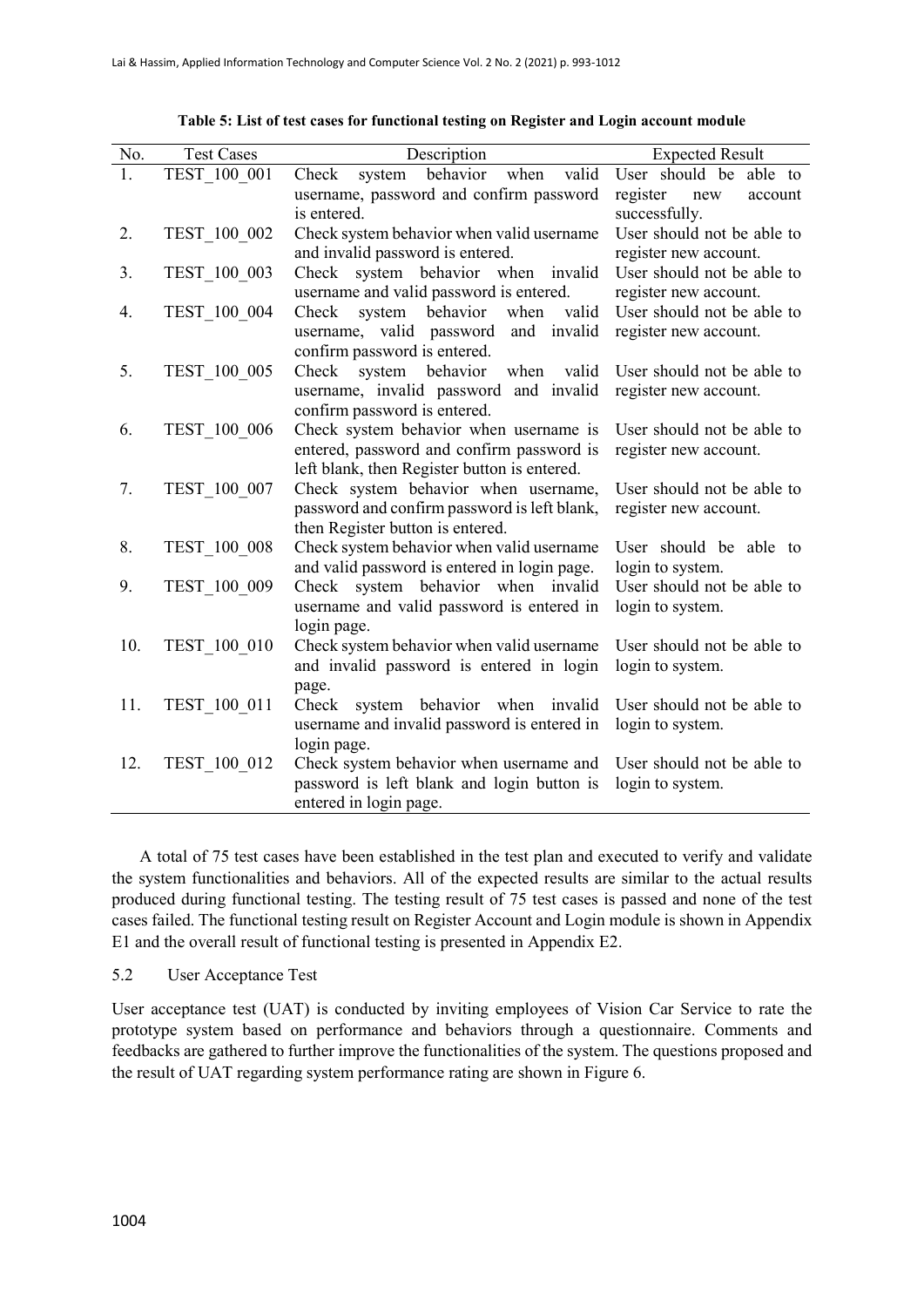

**Figure 6: Responses of end-users on system rating**

Generally, majority of the employees have rated 4 out of 5 for the prototype system performance and its features.

Responses of employees on business process efficiency when using system during UAT is presented in Figure 7.



**Figure 7: Responses of end-users on business process efficiency when using system**

Generally, majority of the respondents agreed that the prototype system aid in enhancing the efficiency of business operations after adopting the system in business environment.

#### **6. Conclusion**

Vision car service shop management is a web-based system designed and developed to help users to manage documents, generate reports, manage inventory and provide business process systemization so that users can manage the business efficiently. The system is developed using a structured approach and Sashimi Waterfall model as the system development life cycle. For future system development, Vision Car Service Shop Management System can be improved by including more stakeholders or entities in the system. Functionalities like sharing of documents through the system with the entities and stocks ordering can also be included in the system. Other than that, the system can be developed into a mobile application to enhance the quality of services of the system.

#### **Acknowledgement**

The authors would like to thank the Faculty of Computer Science and Information Technology, Universiti Tun Hussein Onn Malaysia for its support and encouragement throughout the process of conducting this study.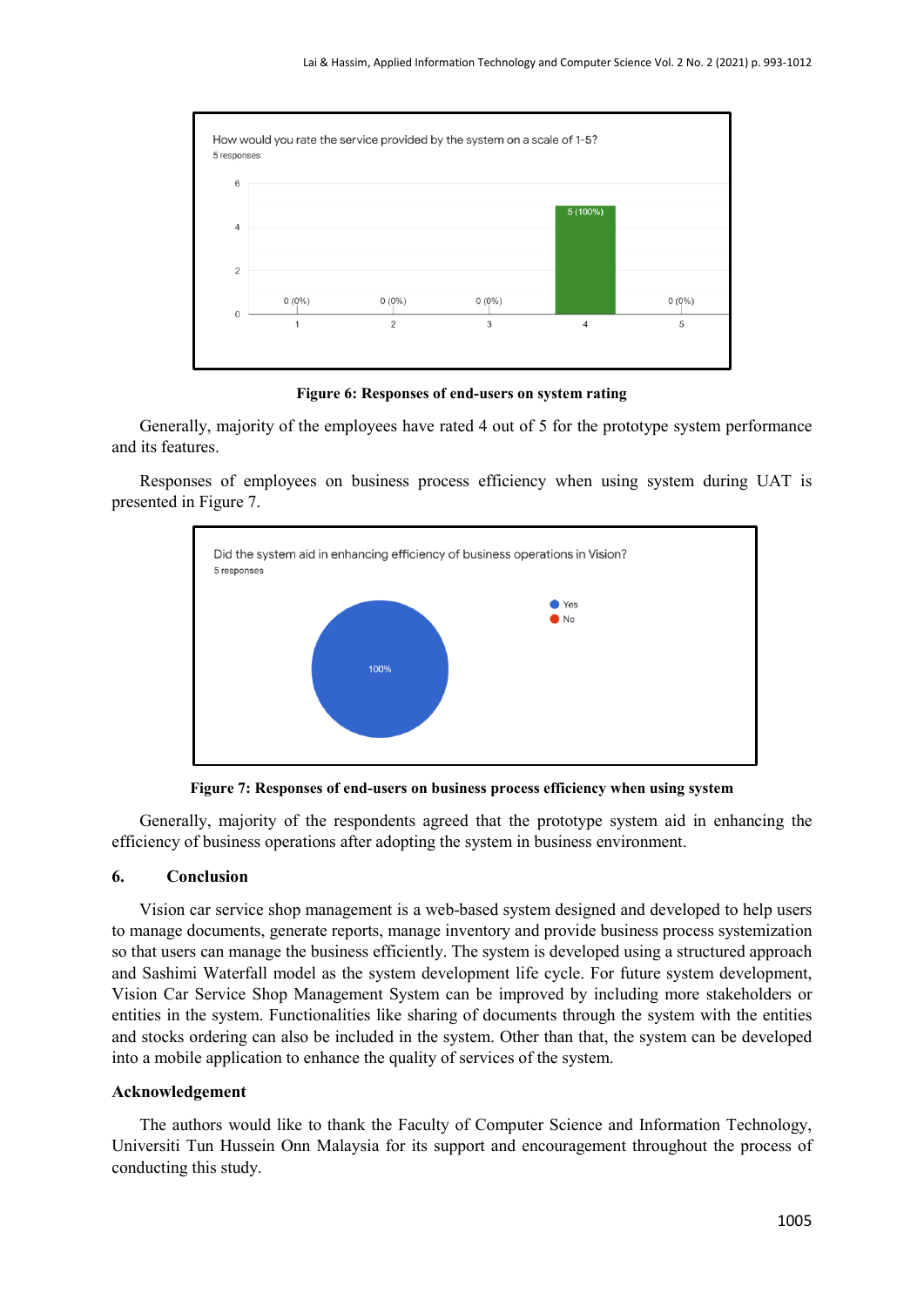



**Appendix A1: Data Flow Diagram of Vision Car Service Shop Management System**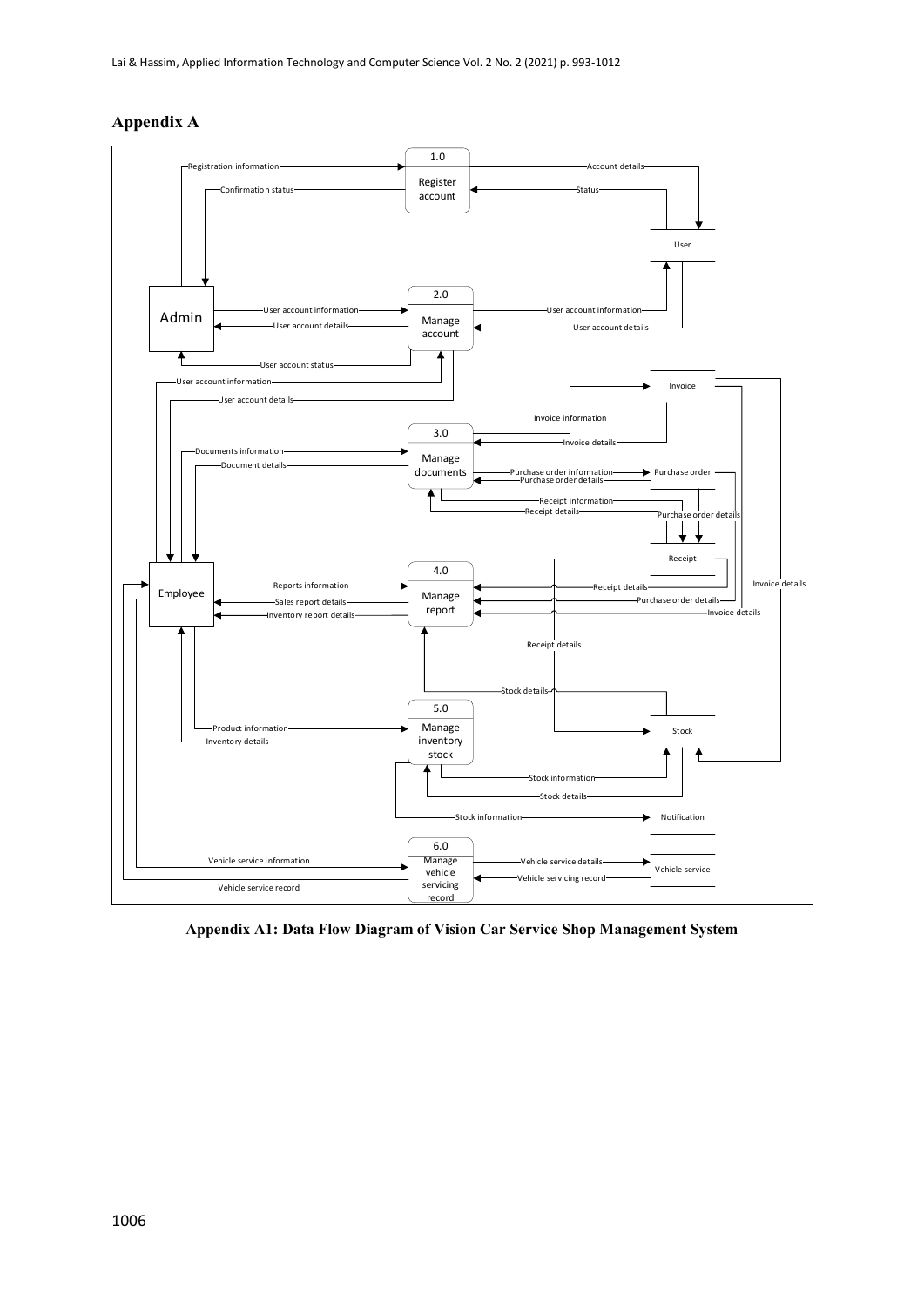## **Appendix B**



**Appendix B1: Entity Relationship Diagram of Vision car service shop management system**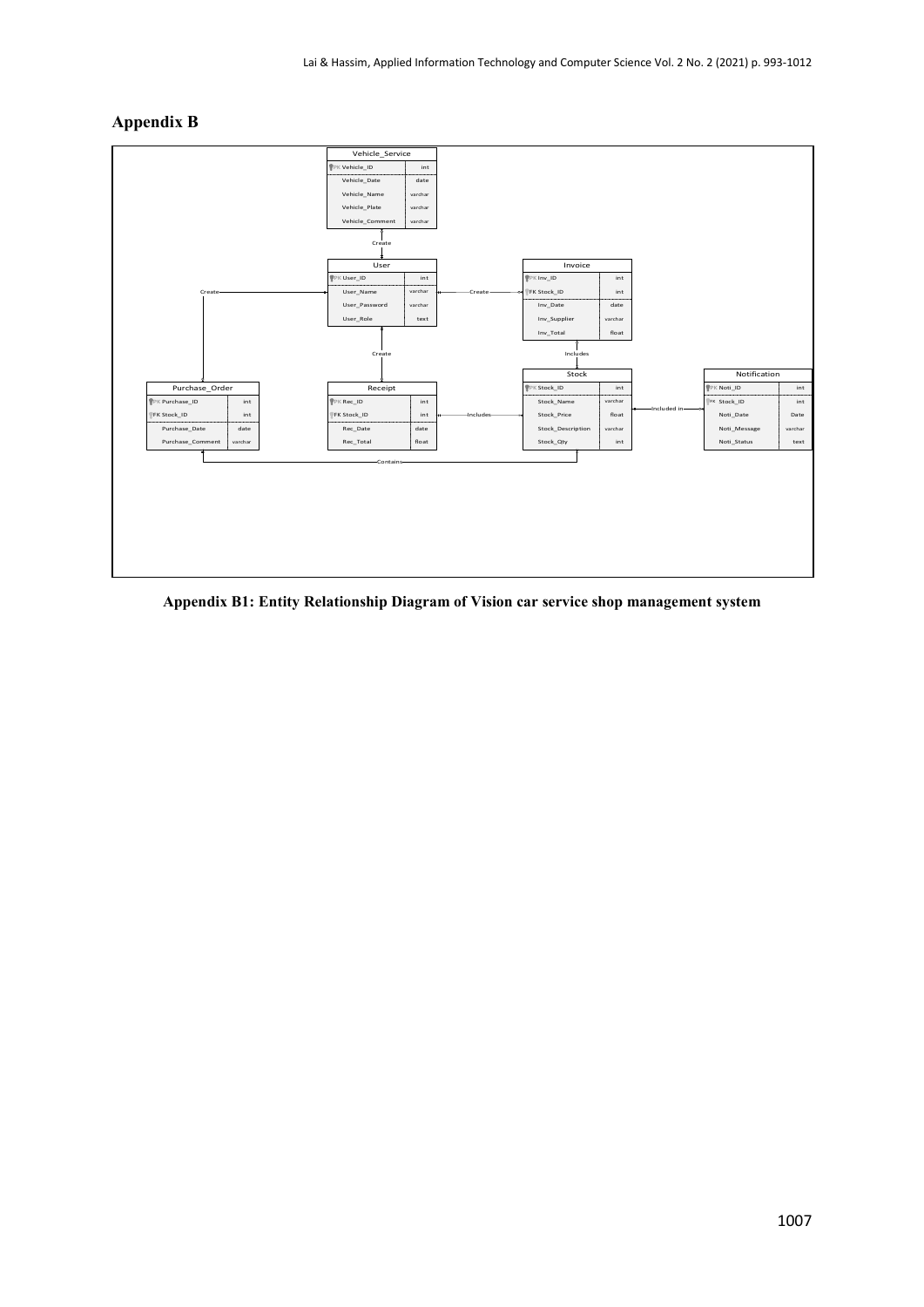## **Appendix C**



**Appendix C1: Swim Lane diagram of document management process (AS-IS)**



**Appendix C2: Swim Lane diagram of document management process (TO-BE)**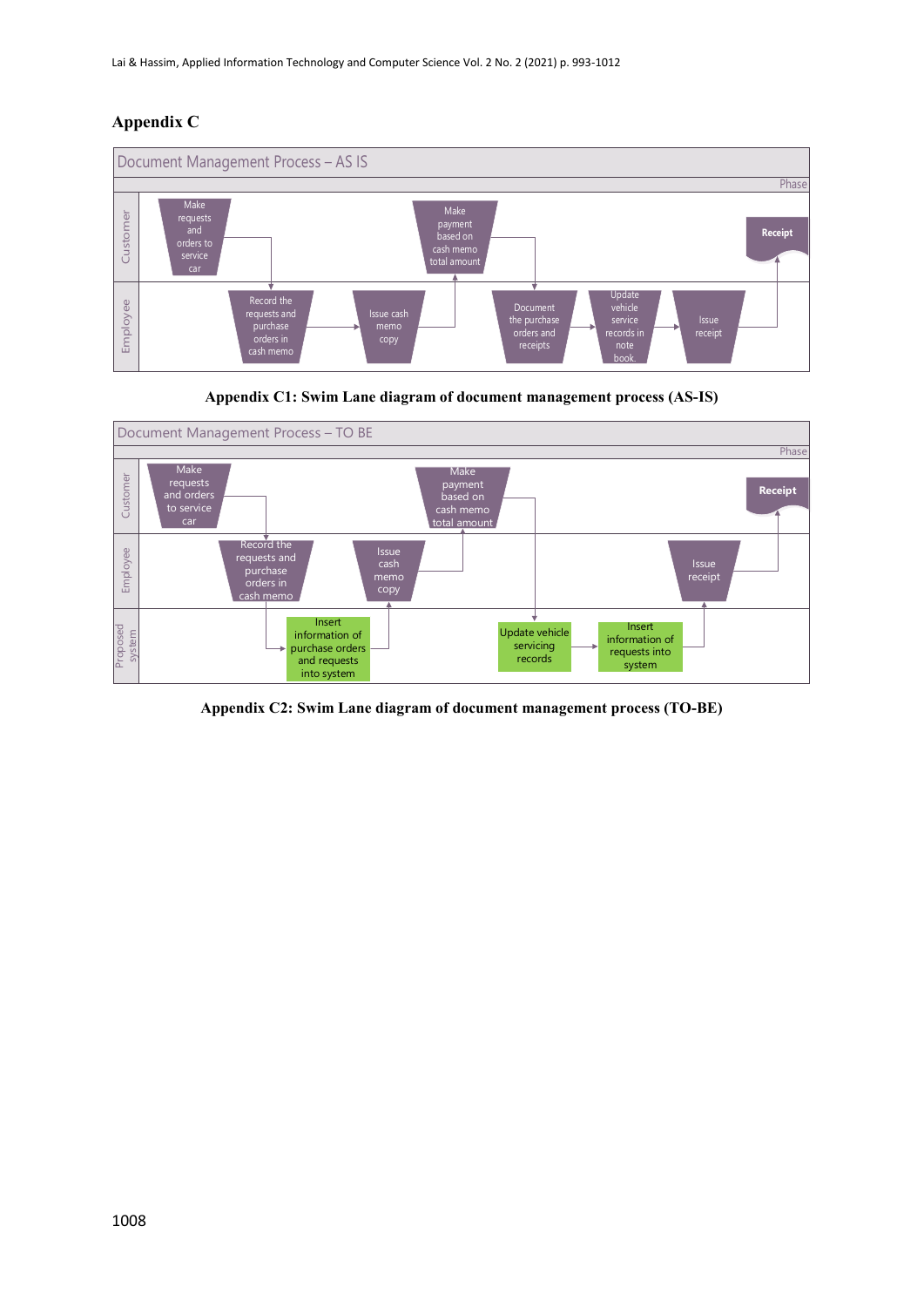| $\mathbb {V}$ | <b>VISION</b>                |                               |                                                                                                              |                                |            |                                           | Hello, Welcome to Vision |
|---------------|------------------------------|-------------------------------|--------------------------------------------------------------------------------------------------------------|--------------------------------|------------|-------------------------------------------|--------------------------|
|               | <b>谷</b> Dashboard           | <b>Dashboard</b>              |                                                                                                              |                                |            |                                           | Notifications 0          |
|               | 2 Profile                    |                               |                                                                                                              |                                |            |                                           |                          |
|               | Receipts<br>nvoices          | <b>Total Sales (RM)</b>       | 58,212.90                                                                                                    | <b>Total Expenditures (RM)</b> | 8,550.00   | Net Income (RM)                           | 49,662.90                |
|               | Purchase Orders              |                               |                                                                                                              |                                |            |                                           |                          |
|               | <b>Le</b> Report             | <b>Recent Purchase Orders</b> |                                                                                                              |                                |            | <b>Stocks Level</b>                       |                          |
|               | <b>A</b> Vehicle<br>nventory |                               | yuan<br>Toyota Camry.Replace Engine oil, brake oil, brakepad, wiper.Will return on 08/06/2021.               |                                |            | Engine oil (fully synthetic)<br>3 (Units) |                          |
|               | Logout                       |                               | AHS 1234                                                                                                     |                                | 2021-06-09 | Engine oil<br>4 (Units)                   |                          |
|               |                              | ρ                             | Lee Kam Seng<br>Toyota Corolla Altis. Change Power Steering, Gear oil, Engine oil, shock absorber and wiper. |                                |            | brakepad1<br>70 (Units)                   |                          |
|               |                              |                               | AHS 3632                                                                                                     |                                | 2021-06-06 |                                           |                          |

## **Appendix D**

**Appendix D1: Interface design for homepage of Vision car service shop management system**

| $\mathbb {V}$<br><b>VISION</b> |                                                                                                   | Hello, Welcome to Vision |
|--------------------------------|---------------------------------------------------------------------------------------------------|--------------------------|
| <b>谷</b> Dashboard             | <b>Register User Account</b>                                                                      | Dashboard                |
| $\triangle$ Register           |                                                                                                   |                          |
| Logout                         | Sign up<br>$\triangle$ Username<br>Password<br>a.<br>Retype your password<br>$\oplus$<br>Register |                          |

**Appendix D2: Interface design for Register page of Vision car service shop management system**

| $\mathbb {V}$<br><b>VISION</b> |                        |                                             |          |            |                |        | Hello, Welcome to Vision         |  |  |
|--------------------------------|------------------------|---------------------------------------------|----------|------------|----------------|--------|----------------------------------|--|--|
| <b>谷</b> Dashboard             | <b>Receipts</b>        |                                             |          |            |                |        | <b>Add Receipts</b><br>Dashboard |  |  |
| Profile                        | <b>Manage Receipts</b> |                                             |          |            |                |        |                                  |  |  |
| Receipts<br>a Invoices         |                        | View, Add, Update and Delete Receipts here. |          |            |                |        |                                  |  |  |
| Purchase Orders                | Q                      | Search receipts here                        |          |            |                |        |                                  |  |  |
| <b>In</b> Report               | ID                     | Date                                        | Customer | Total (RM) | <b>Details</b> | Update | <b>Delete</b>                    |  |  |
| Wehicle<br>nventory            | 13                     | 05-05-2021                                  | ching    | 4,509.00   | Details        | Update | Delete                           |  |  |
| Logout                         | 14                     | 01-05-2021                                  | chai     | 1,000.30   | <b>Details</b> | Update | <b>Delete</b>                    |  |  |
|                                | 17                     | 01-04-2021                                  | Lai      | 800.00     | <b>Details</b> | Update | Delete                           |  |  |
|                                | 18                     | 15-06-2021                                  | Lee      | 1,300.00   | <b>Details</b> | Update | <b>Delete</b>                    |  |  |
|                                | 19                     | 05-04-2021                                  | Cheng    | 1,300.00   | <b>Details</b> | Update | <b>Delete</b>                    |  |  |

**Appendix D3: Interface design for Document management**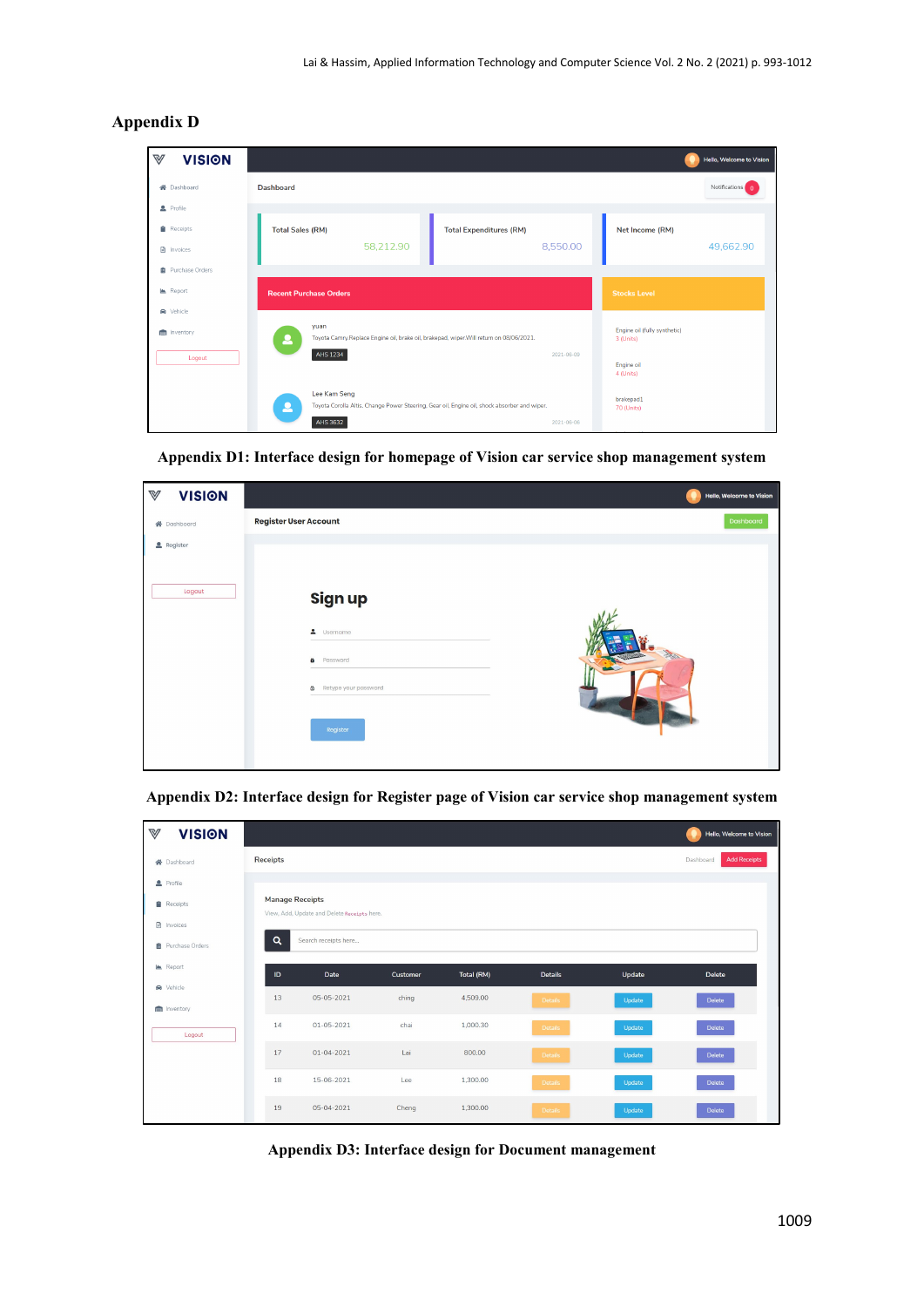#### **Appendix E**



**Appendix E1: Percentage of pass and fail of test case on Register Account and Login module**



**Appendix E2: Percentage of pass and fail in overall result of functional testing**

#### **References**

- [1] A.S. Gillis (2018). Definition of Web Server. [Online] Available: https://whatis.techtarget.com/definition/Web-server" [Accessed: Dec. 10, 2020].
- [2] Tony Liu, D., William Xu, X., 2001. A review of web-based product data management systems. Computers in Industry 44, 251–262.. doi:10.1016/s0166-3615(01)00072-0
- [3] S. Angela (2017). What is Web Application Architecture? How it Works, Trends, Best Practices and More. [Online]. Available: [https://stackify.com/web-application-architecture/.](https://stackify.com/web-application-architecture/) [Accessed: Nov. 25, 2021].
- [4] Peng, Zhiyong & Wang, Hui & Peng, Yuwei & Xu, Bo & Huang, Zeqian. (2010). A Three Layer System Architecture for Web-Based Unstructured Data Management. 447-450. 10.1109/APWeb.2010.21.
- [5] Banga S. (2017). Web Application Architecture, Components, Models and Types. [Online] Available: https://hackr.io/blog/web-application-architecture-definition-models-types-andmore. [Accessed: Oct. 8, 2020].
- [6] R. Thomas. (2015). The Benefits of Using Web-based Applications. [Online] Available: https://www.geeks.ltd.uk/about-us/blog/details/eQU5Ip/the-benefits-of-using-web-basedapplications. [Accessed: Oct. 13, 2020].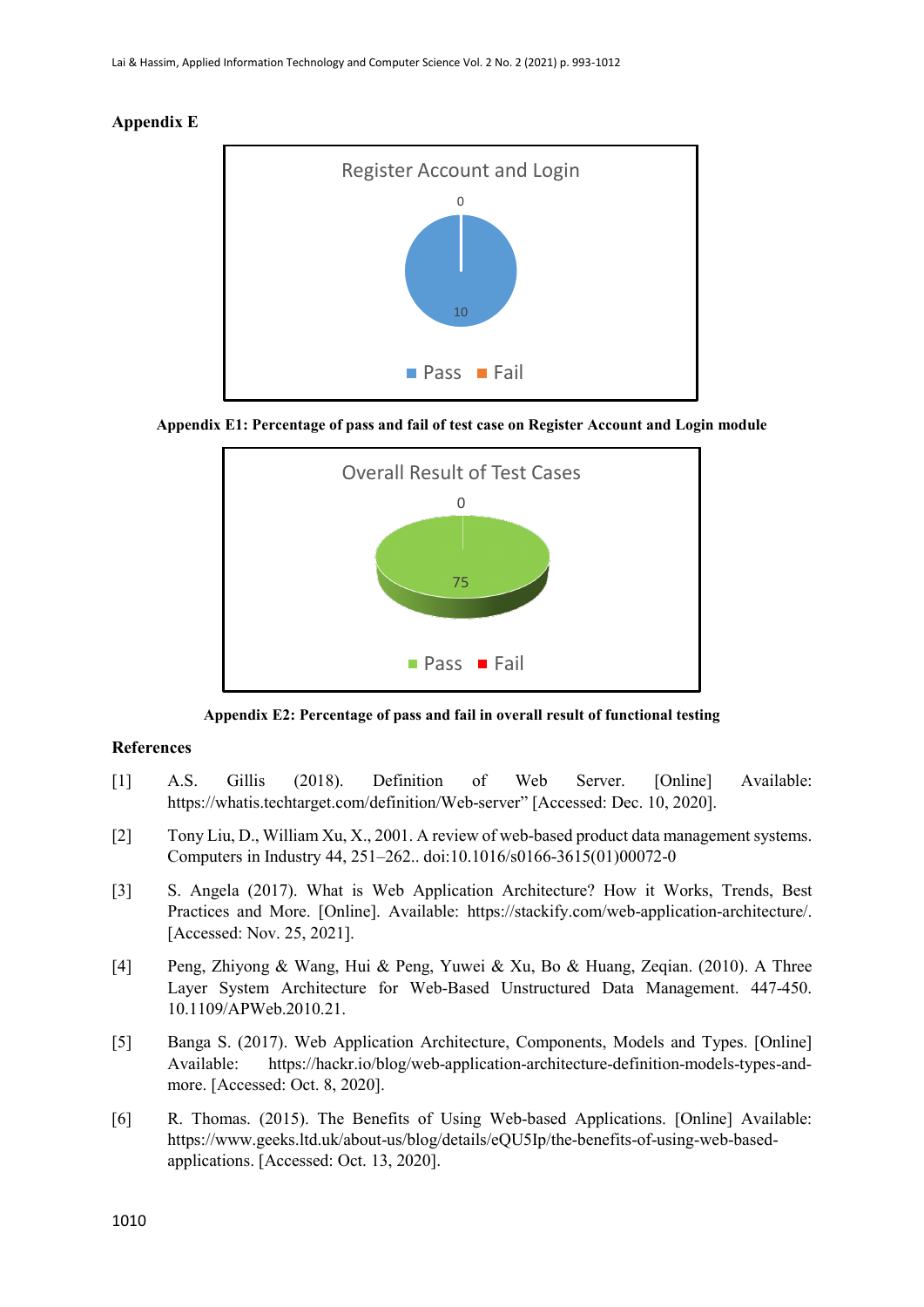- [7] Kulkarni, M., (2019). Digital accessibility: Challenges and opportunities. IIMB Management Review 31, 91–98.. doi:10.1016/j.iimb.2018.05.009
- [8] Mary, J., & Usha, S. (2015). Web based document management systems in life science organization. 2015 Online International Conference on Green Engineering and Technologies (IC-GET), 1-3.
- [9] Mary M. Bendik. (2006). Document management systems and methods. [Online] Available: [https://scienceon.kisti.re.kr/srch/selectPORSrchPatent.do?cn=USP2006107127670.](https://scienceon.kisti.re.kr/srch/selectPORSrchPatent.do?cn=USP2006107127670) [Accessed: Oct. 20, 2020].
- [10] Konishi, K., Ikeda, N.F., 2007. Data model and architecture of a paper-digital document management system, in: .. doi:10.1145/1284420.1284429
- [11] Chris P. (2015). Benefits of Document Management System. [Online] Available: https://www.whymeridian.com/blog/the-top-7-benefits-of-document-management-systems. [Accessed: Oct. 21, 2020].
- [12] Cory P. (2020). Document Management System and How It Reduce Cost. [Online] Available: https://www.officeinteriors.ca/blog/what-is-document-management-and-how-can-it-reducecosts/. [Accessed: Oct. 22, 2020].
- [13] Anas M. Atieh, Hazem Kaylani, Yousef Al-abdallat, Abeer Qaderi, Luma Ghoul, Lina Jaradat, Iman Hdairis, Performance Improvement of Inventory Management System Processes by an Automated Warehouse Management System, Procedia CIRP, Volume 41, 2016, Pages 568- 572, ISSN 2212-8271,
- [14] Arsan, Taner & Başkan, Emrah & Ar, Emrah & Bozkus, Zeki. (2013). A Software Architecture for Inventory Management System. 10.1007/978-1-4614-3535-8\_2.
- [15] Abby J. (2020). Inventory Management Systems and Advantages Provided. [Online] Available: https://www.netsuite.com/portal/resource/articles/inventory-management/inventorymanagement-benefits.shtml. [Accessed: Oct. 23, 2020].
- [16] Laura. (2020). Why Manufacturing Business Needs an Inventory Management System. [Online] Available: https://mantec.org/benefits-of-an-inventory-management-system/. [Accessed: Oct. 25, 2020].
- [17] Shereef. N. (2019). Car Service Management ERP in Odoo. [Online] Available[: https://shereef](https://shereef-pt.medium.com/car-service-management-erp-in-odoo-595882de1fdc)[pt.medium.com/car-service-management-erp-in-odoo-595882de1fdc.](https://shereef-pt.medium.com/car-service-management-erp-in-odoo-595882de1fdc) [Accessed: Oct. 29, 2020].
- [18] Elva DMS (2020). Vehicle Service Management System. [Online] Available: <https://www.elvadms.com/industries/vehicle-service-management-system/> [Accessed: Oct. 3, 2020].
- [19] DreamzTech Solutions (2020). Car Servicing Workshop System. [Online] Available: <https://dreamztechusa.com/car-servicing-workshop-system/> [Accessed: Oct. 2, 2020].
- [20] Petersen, K., Wohlin, C., Baca, D., 2009. The Waterfall Model in Large-Scale Development, in: Business Intelligence. Business Intelligence, pp. 386–400.. doi:10.1007/978-3-642-02152- 7\_29
- [21] Matkovic, Predrag & Tumbas, Pere. (2010). A Comparative Overview of the Evolution of Software Development Models. Journal of Industrial Engineering and Management. 1. 163- 172.